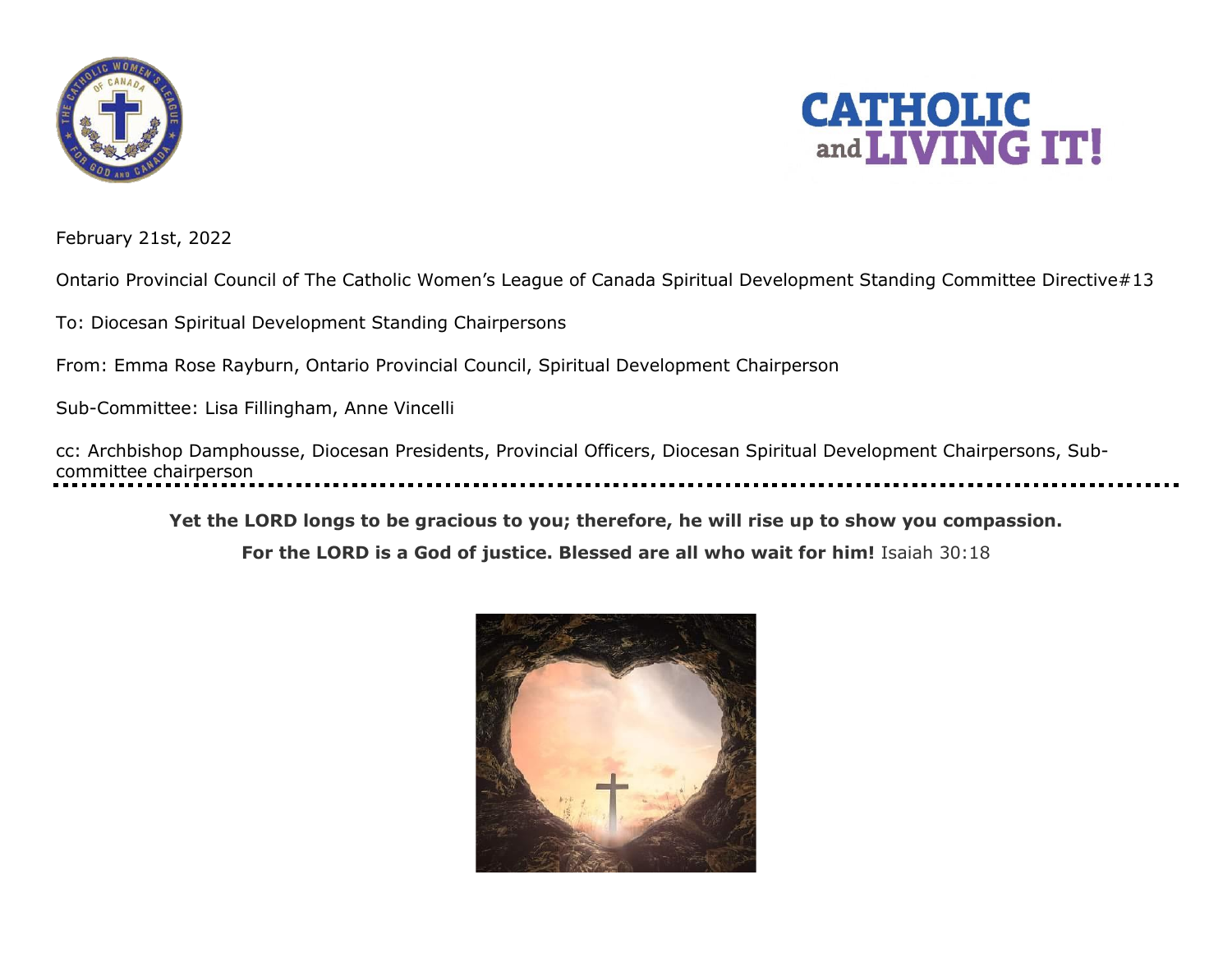Lent is fast approaching and no time like the present to start preparing. Lent or any penitential season, like Advent can be fully taken advantage of by performing three practices: prayer, fasting and almsgiving.

## **PRAYER**

If your prayer life is already healthy and robust, that's great! Keep it up! But during Lent, find ways to increase your daily prayers, even if only by a few minutes each day. Perhaps by praying certain novenas for people in your life and an extra decade of the rosary.

## **FASTING AND ABSTINENCE**

This one can be confusing for some people. Fasting isn't about giving something up, it's actually about depriving yourself of food, specifically. On all Fridays throughout the year, Catholics are highly recommended to abstain from meat. However, if that isn't possible or you elect not to, then the abstinence must be replaced by extra prayers and/or good works. On Ash Wednesday and Good Friday, Catholics between the ages of 18 and 59 (with exceptions for expectant women, for example) are required to fast. We do this by having only one full meal that day and two smaller meals that, added together, do not amount to a full meal.

According to St. Thomas Aquinas, fasting serves three purposes, which are of particular importance during Lent:

1. To conquer lust: First, in order to bridle the lusts of the flesh, wherefore the Apostle says (2 Corinthians 6:5-6): "In fasting, in chastity," since fasting is the guardian of chastity. For…lust is cooled by abstinence in meat and drink. So, this act of denial helps us to gain temperance in all areas of our life.

2. To help our minds rise above material things and contemplate heavenly realities: Secondly, we have recourse to fasting in order that the mind may arise more freely to the contemplation of heavenly things: hence it is related of Daniel (Daniel 10) that he received a revelation from God after fasting for three weeks.

So, when we are not concerned or preoccupied with material things like food or drink, we can more easily turn our attention and focus towards God.

3. To atone for our sins: wherefore it is written (Joel 2:12): "Be converted to Me with all your heart, in fasting and in weeping and in mourning." The same is declared by Augustine in a sermon: "Fasting cleanses the soul, raises the mind, subjects one's flesh to the spirit, renders the heart contrite and humble, scatters the clouds of concupiscence, quenches the fire of lust, kindles the true light of chastity."

So, by putting ourselves through some bodily pains and discomforts, we can make effective acts of penance and reparations for our sins.

## **ALMSGIVING**

Almsgiving is not the same as your regular weekly tithing. It is going above and beyond the minimum to the point where it may sting a bit. It should be seen as a tangible sacrifice. If there isn't some personal discomfort in doing it, then what are you actually meriting? Sacrifice is meant to be uncomfortable. It's through this discomfort, yet open willingness and joy of doing it for the sake of God, that we reap the benefits.

Please find attached a calendar with suggestions for prayers, fasting and almsgiving.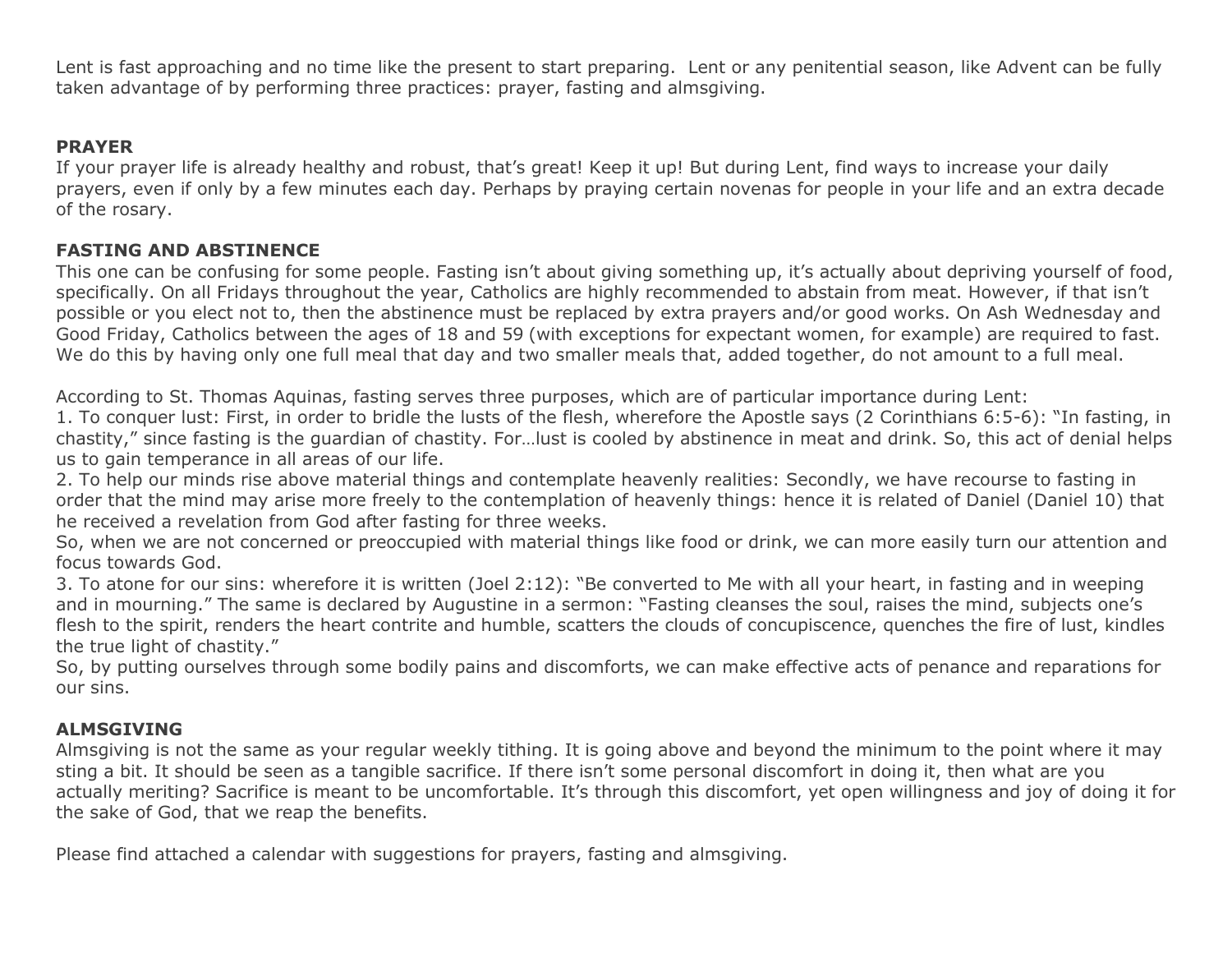# **Lenten Calendar – March & April 2022**

| <b>Sunday</b>                                                                        | <b>Monday</b>                                               | <b>Tuesday</b>                                                                           | Wednesday                                                                                          | <b>Thursday</b>                                                                                                            | Friday                                                                                                              | <b>Saturday</b>                                                                                          |
|--------------------------------------------------------------------------------------|-------------------------------------------------------------|------------------------------------------------------------------------------------------|----------------------------------------------------------------------------------------------------|----------------------------------------------------------------------------------------------------------------------------|---------------------------------------------------------------------------------------------------------------------|----------------------------------------------------------------------------------------------------------|
| The three pillars<br>of lent<br><b>Prayer, fasting</b><br>and almsgiving             |                                                             |                                                                                          | <b>Ash Wednesday</b><br>Say the Rosary<br>everyday for Lent<br>and wear your ashes<br>with pride   | $\overline{3}$<br>Skip your morning<br>coffee or tea. Drink<br>water and be<br>grateful for having<br>the option to choose | 4<br>A smile warms the<br>heart. So does a<br>wave. Wave to<br>people who cannot<br>see your smile                  | 5<br>Pray for those who have<br>had abortions                                                            |
| 6<br>Give up a favorite<br>treat for the week                                        | 7<br>Let someone behind<br>you in line go ahead<br>of you   | 8<br>Pray for<br>Pope Francis                                                            | $\boldsymbol{9}$<br>Give your time and<br>thoughts to wildlife.<br>Feed the birds and<br>squirrels | 10<br>Give a $g/c$ like<br>Tim Hortons to a<br>person in need                                                              | 11<br>Pray to St. Rita to<br>help the lonely                                                                        | 12<br><b>Fast from</b><br>social media today                                                             |
| 13<br><b>Remember to donate</b><br>to St. Vincent de Paul                            | 14<br>Pray for our priests                                  | 15<br>Fast from TV today                                                                 | 16<br>Bring food to your<br>local food bank                                                        | 17<br>Pray to St. Patrick                                                                                                  | 18<br>Fast from anger and<br>forgive someone                                                                        | 19<br>Bake for a neighbour                                                                               |
| 20<br>Pray for Truth and<br>Reconciliation                                           | 21<br>Give up your car<br>and walk today                    | 22<br>Offer your delivery<br>worker (post or<br>paper, etc) a drink<br>when they come by | 23<br>Pray for<br>seminarians                                                                      | 24<br>Make homeless kits<br>up to give out when<br>you see those in<br>need                                                | 25<br>Give to yourself.<br>Do something for<br>yourself that you<br>normally don't do                               | 26<br>Pray for<br><b>Catholic Education</b>                                                              |
| 27<br>Encourage a younger<br>person to help<br>someone out everyday<br>for this week | 28<br>Give your patience<br>to someone you<br>know needs it | 29<br>Pray for our<br>Catholic students<br>and teachers                                  | 30<br>Clean out your<br>spring and summer<br>clothes now and<br>donate to a<br>homeless shelter    | 31<br>Do something to<br>help our earth.<br>Recycle always                                                                 | April 1<br>Pray for<br>COVID/Omicron to<br>end                                                                      | $\overline{2}$<br>Go through your<br>collection of vases and<br>trinkets and donate to a<br>nursing home |
| 3<br>Help the earth, plan to<br>plant flowers that<br>attract bees                   | 4<br>Pray for peace                                         | 5<br>Laudato Si'<br>Use cold water and<br>quick cycles for<br>laundry                    | 6<br>Take the time to<br>thank someone for<br>all they do                                          | $\overline{7}$<br>Pray for those who<br>have lost their faith                                                              | 8<br><b>Become</b><br><b>Meals on Wheels</b><br>and bring someone<br>you know who is<br>alone a home<br>cooked meal | 9<br>Give your family a<br>special day                                                                   |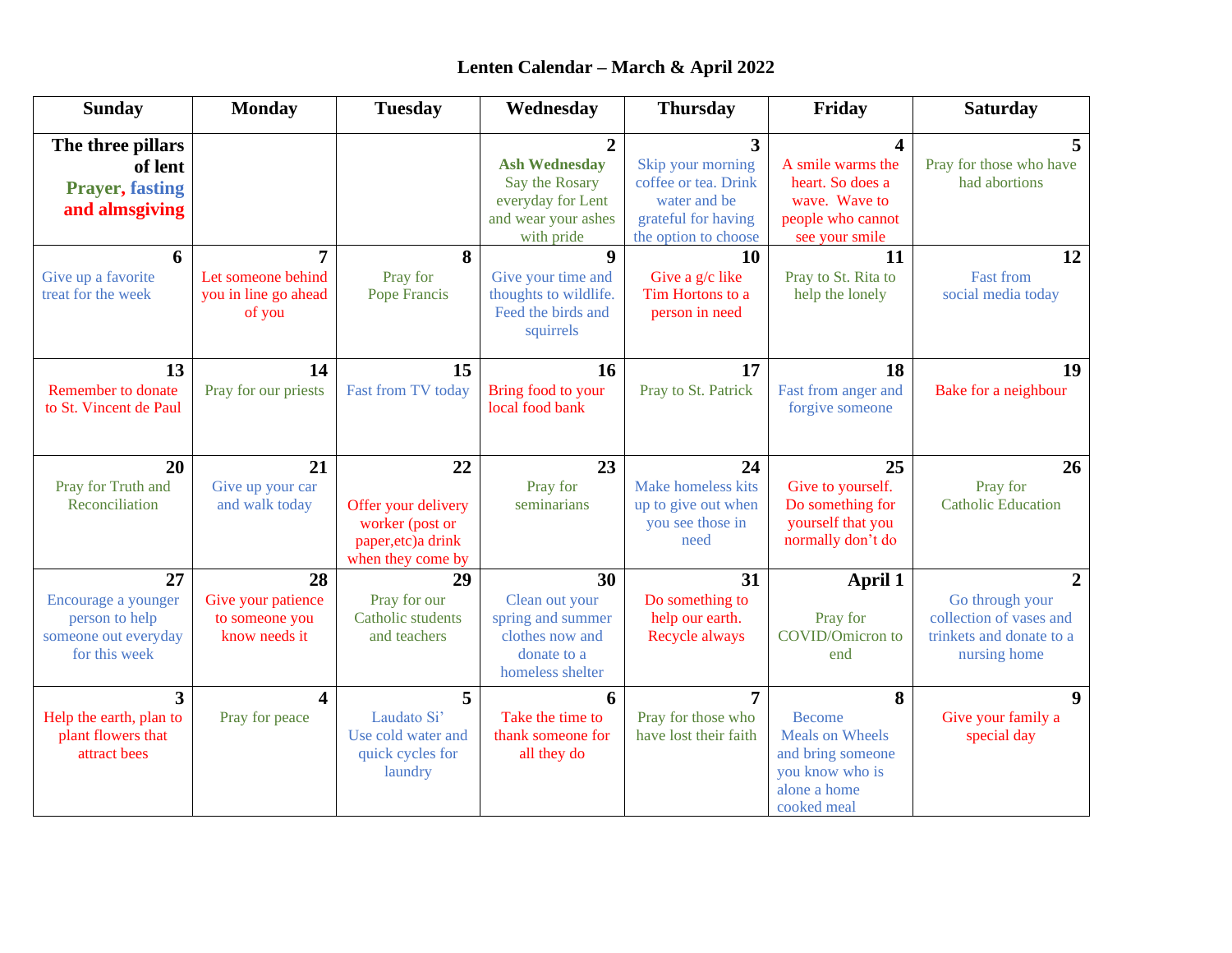| 10                                                            | 11                                                                                                                              | 12                                                          | 13                                                                        | 14                                                           | 15                                                       | $16-1$                                                                                        |
|---------------------------------------------------------------|---------------------------------------------------------------------------------------------------------------------------------|-------------------------------------------------------------|---------------------------------------------------------------------------|--------------------------------------------------------------|----------------------------------------------------------|-----------------------------------------------------------------------------------------------|
| Palm Sunday<br>Reflect on what today<br>symbolizes            | What more can you<br>give? There is<br>always more to<br>give. Think and<br>you will realize<br>what you have still<br>to offer | Drop cat or dog<br>food off at the<br><b>Humane Society</b> | Pray for peace for<br>yourself, your<br>family, friends, and<br>the world | <b>Holy Thursday</b><br>$Pray - prayer can$<br>solve so much | <b>Good Friday</b><br>Attend the<br>Passion of<br>Christ | <b>Holy Saturday</b><br>Prayer for our Dear Lord<br>who died for us and will<br>rise tomorrow |
| 17<br>$\textbf{Easter}$ –<br><b>Jesus Christ</b><br>has risen |                                                                                                                                 |                                                             |                                                                           |                                                              |                                                          |                                                                                               |

Here are more links of wonderful sources that can help us prepare for Lent.

<https://thefriar.org/preparing-for-lent-novena-2022-welcome-the-king/>

<https://leaders.formed.org/lent-2022/>

<https://thefriar.org/preparing-for-lent-novena-2022-welcome-the-king/>

You can even download this apt to pray with during Lent <https://hallow.com/lent/>

Found some great resources on the Catholic Conference of Canadian Bishops – these are older publications from previous years but still very relevant.

<https://en.archoc.ca/journey-through-lent-video-series> or https://www.youtube.com/watch?v=QhAQTyb7Ua0&t=298s

<https://www.cccb.ca/document/living-lent/>